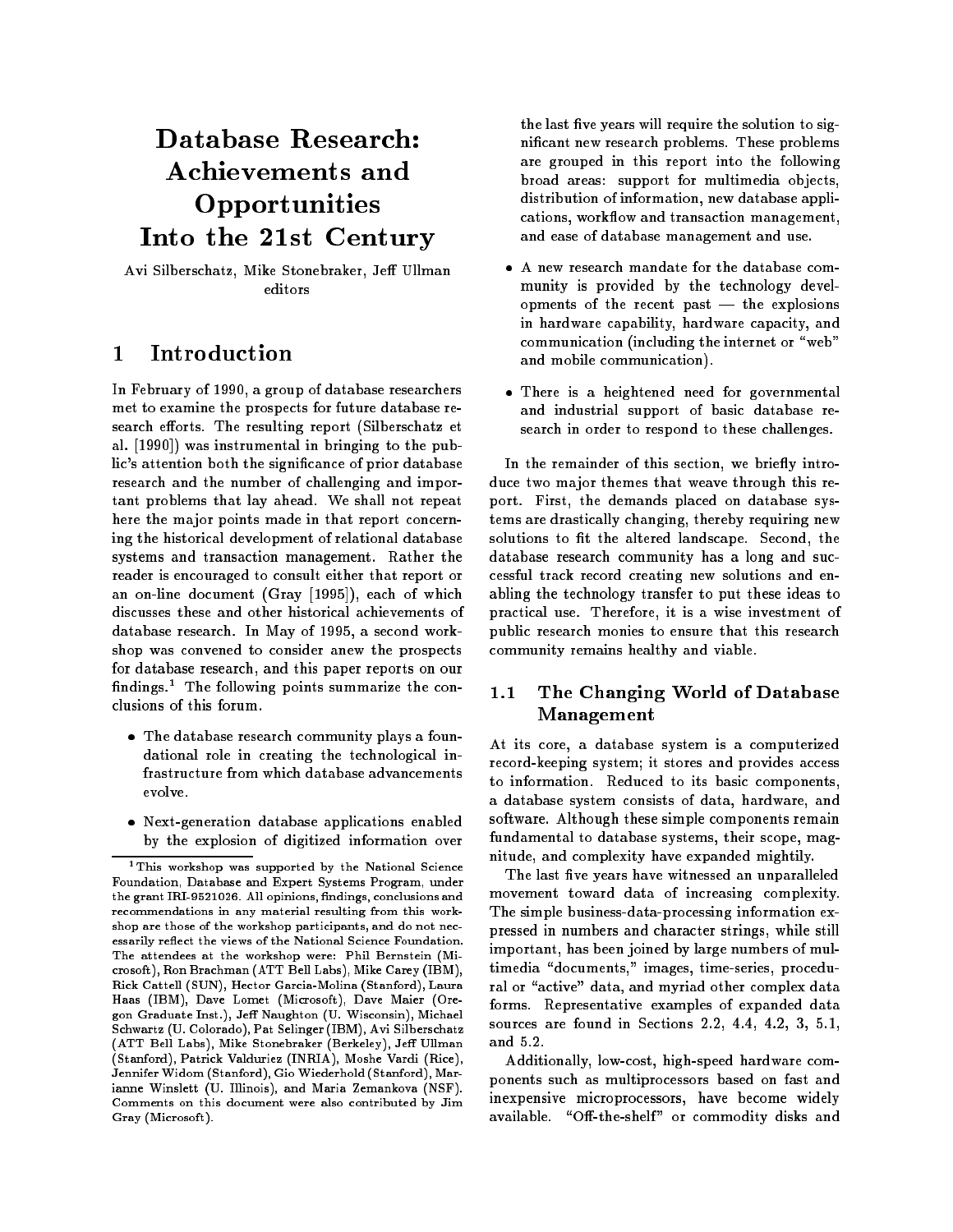memories show increased capacity and reduced cost each year. The impact of hardware advances is reviewed in Section 4.1.

Lastly, a new breed of sophisticated DBMSs has begun to appear to manage the demands of this new collection of data and to fully exploit the processing advantages of new hardware. These systems are explored in Section 2.

Not only is the computing infrastructure changing, but also the user community is undergoing a similar revolution. Nearly every human enterprise now includes computerized information processing as an integral component of its operation. From the free-ranging connectivity of the World-Wide-Web (Section 4.4) to the truly astronomical proportions of the Earth Observing System (Section 3.1), the world is on-line and exchanging information. User expansion is illustrated in Sections 3, 4.4, and 5.3.

### 1.2 The Case for DBMS Research

A primary goal of this report is to provide a sound and reasoned argument that database systems are pivotal to current and developing informationmanagement needs and that, consequently, a commitment to the financial support of database research is a worthwhile investment. A second, major goal of this report is to build on the 1990 report in substantiating the payoff from funding basic database research. The history of database systems research clearly illustrates the connection between basic research, commercial success, and job creation. We observe a consistent pattern of theory building and derivation of working principles, leading to experimental studies and prototype implementations, which evolve, in turn, into commercial products.

We begin, in Section 2, with examination of several areas where research, often dating back a decade or more, began to influence products in the first half of the 1990s. This section demonstrates the continued payoff to research funding in this area. Then, Section 3 continues with a sampling of the new database applications that will drive future research. We continue in Section 4 with the context in which this required research must take place. Lastly, Section 5 lays out the research agenda which the workshop participants felt strongly was required. Section 6 closes this report with some final thoughts.

## 2 New Research Achievements

A number of new developments in the database marketplace took place since our 1990 report. As was the

case prior to 1990, the great majority of the companies active in these new markets are US-owned companies, and the products these companies provide have their origins in research and prototypes funded primarily by US government agencies. In this section we briefly outline some of the key new developments.

## 2.1 Object-Oriented and Object-Relational Database Systems

In 1990 there existed a few research prototypes of object-oriented database systems (OODBs). There was considerable debate regarding the nature of such systems and the relationship between OODBs and relational systems. Today there are a variety of commercial OODBs. In aggregate, it is a \$75M/year market growing at about 50% per year.

Likewise, in 1990 there were a few research prototypes that combined the good features of relational DBMS (SQL access to simple data types) with the good features of OODBs (modeling of complex data) to create new breeds of "object-relational" database systems (ORDBs) and "deductive-objectoriented" database (DOOD) systems. Today, technology transfer of these ideas and prototypes has created new markets. Moreover, the traditional relational vendors are beginning to move their products in this direction.

### Support for New Data Types  $2.2$

It was recognized in the 1990 report that new applications may require data that is not necessarily composed of records of simple numbers and character strings. Since then, research on a number of other forms of information has found its way into products.

- A decade or more of work on storage and retrieval of spatial data has now appeared in commercial GIS (geographic information systems).
- Long-term exploration for appropriate models of temporal data has now resulted in a number of different proposals for extending query languages to better support temporal data. Among these, the one which currently has the widest support is the TSQL2 proposal, which extends SQL-92.

## 2.3 Transaction Processing

A core responsibility of a database management system is to support the coordination of many simultaneous users of shared information. The clear defi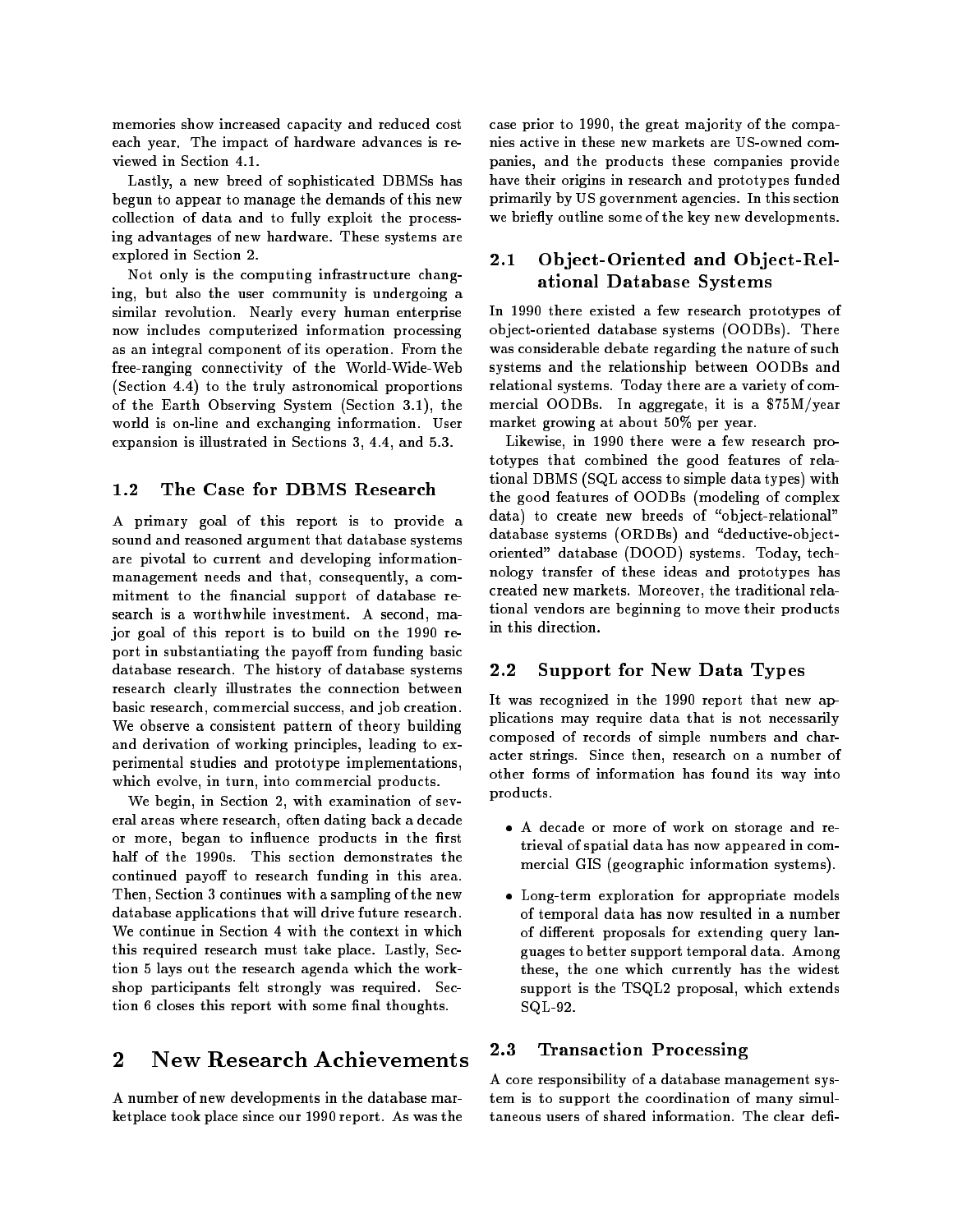nition of transaction management requirements was one of the key contributions of the DBMS research community during the 1970's and early 1980's, as noted in the 1990 report. However, traditional transaction management is not always the appropriate requirement for today's distributed information sys-The study of policies and algorithms for tems. supporting alternatives to atomic transactions dates back to the 1970s. Today, we see that this long research chain is beginning to bear fruit, such as:

- Some commercial products support replicated data, allowing consistent views of the same information to exist at various nodes of a network.
- Some object-oriented systems now support "long transactions," where data is "checked out" and not restored for hours or days.
- Some commercial database systems also support "versions and configurations," the ability to construct a history of related objects ("versions" of that object) and to combine specific versions of different objects into "configurations." These capabilities, as well as "long transactions," are important support for design activities such as software engineering.

## 3 New Database Applications

To understand our proposed agenda for database research, we illustrate the next-generation applications that drive requirements for new capabilities. In this section, we briefly discuss five such applications.

### 3.1 EOSDIS

The Earth Observing System (EOS) is a collection of satellites to be launched by NASA starting in 1998; their purpose is to gather information that will support earth scientists concerned with longterm trends regarding our atmosphere, oceans, and land. These satellites are to return to earth about  $1/3$  of a petabyte  $(10^{15}$  bytes) of information per year.

This data is intended to be integrated with existing data and information from other sources such as foreign satellites or nonsatellite observations, and will be stored in the EOSDIS (EOS Data and Information System), a database on a scale not heretofore seen.

EOSDIS is intended to supply the information needs of both scientists and nonscientists. For example, it is imagined that school children will be able to access EOSDIS information to see simulations of world weather patterns, the effect of vulcanism, and so on. Among the many challenges presented by the EOSDIS project are:

- Providing on-line access to petabyte-sized databases and managing tertiary storage effectively.
- Supporting thousands of information consumers with very heavy volume of information requests, including ad-hoc requests and standing orders for daily updates.
- . Providing effective mechanisms for browsing and searching for the desired data,

#### 3.2 Electronic Commerce  $3.2$

There are a number of active projects attempting to make information available to support on-line browsing of catalogs and subsequent electronic purchasing of goods. The general goal is to allow companies to supply information about their products to on-line customers (perhaps using an electronic broker as an intermediary). Brokers can aggregate data from several sources, for example by collecting all electronic catalogs on wearing apparel. In turn, a broker can offer "one stop shopping" to the ultimate customer.

Like EOSDIS, electronic commerce involves a very large number of participants interacting over a network. While EOSDIS involves one principal supplier and many consumers, procurement involves many suppliers and many consumers. Further, the participants are mutually suspicious and often have already installed proprietary information systems. Among the challenges of this environment are:

- Heterogeneous information sources must be integrated. For example, something called a "connector" in one catalog may not be a "connector" in a different catalog. Such "schema integration" is a well-known and extremely difficult problem.
- Electronic commerce needs reliable, distributed authentication and funds transfer.

## 3.3 Health-Care Information Systems

Physicians need to draw upon many different kinds of information in the course of their work. For example, medical records about a single patient may exist at many different hospitals, medical offices, and insurance offices. A history of the patient must be gathered from these. Information about procedures, drugs, diagnostic tools, and other aids to treating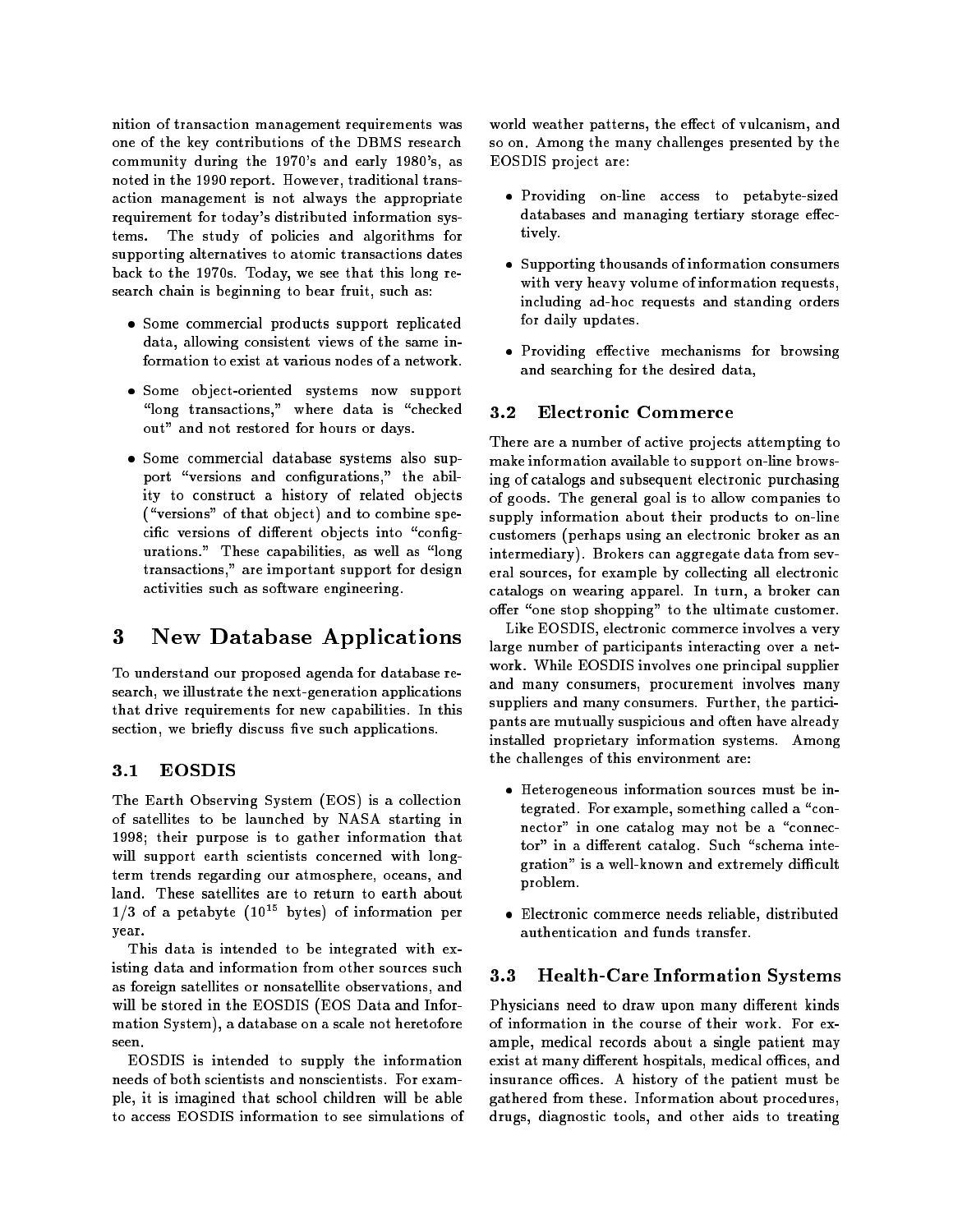patients are in principle available through multiple systems and databases.

In addition, the notes of physicians on a patient, records of diagnostic tests, and insurance and billing information, can be captured electronically and made available for later use. Transforming the health-care industry to take advantage of what is now possible will have a major impact on costs, and possibly on quality and ubiquity of care as well. But there are problems to be solved before we can reach that point, such as:

- $\bullet$  Integration of heterogeneous forms of legacy information.
- Access control to preserve the condentiality of medical records.
- Interfaces to information that are appropriate for use by all health-care professionals.

## 3.4 Digital Publishing

The publishing industry, like health-care, will undergo profound changes in business practices over the next few years. It is becoming possible to store books and articles electronically and deliver them over high-speed networks to consumers. Further, the notion of a publishable document is broadening to include audio and video, graphic images, lectures, annotations, and other elements that convey information. The total amount of information available to be put on line dwarfs the petabyte-sized EOSDIS database, and the amount that is likely to become available in the near future is an order of magnitude greater.

A corollary of the changes to come in publishing is that the education industry draws much closer to publishing. Instead of live lectures to small groups of students, educational products that are part text, part video-lecture, and part interactive training can serve much of the needs of thousands of students. These prospects motivate the following research directions:

- Management and delivery of extremely large bodies of data at very high rates. Typical data consists of very large objects  $-$  in the megabyte to gigabyte range - and may require delivery with real-time constraints.
- Protection of intellectual property, including cost-effective collection of small payments and inhibitions against reselling of information.
- Organization of and access to overwhelming amounts of information.

#### $3.5$ Collaborative Design

Large projects such as aircraft are now being designed and built by consortia of independent companies. Information regarding such projects often has a multidecade lifetime, supporting both maintenance and subsequent modications. Designs may be simulated on a computer - for performance, feasibility of assembly, and correctness  $-$  before becoming physical reality. Designs evolve both before and after first manufacture, causing a proliferation of current, tentative, and historical congurations of related information. Different design disciplines tend to use distinct design tools with different underlying models and notations. Moreover, designs often last longer than the tools that produced them, so different components of one design may end up having been developed by different versions of the same tool. We are thus led to consider problems such as:

- As with several of the other paradigm problems suggested above, we must deal with integration of varied sources of information, including legacy sources.
- Collaborative design requires support for new forms of concurrency control and sharing mechanisms in the underlying databases.
- Interacting collections of processes, such as design and simulation, require "workflow" management in which long-term transactions interact in sound ways.
- Support for versions of the design for a single component and support for congurations combining versions of many components is essential; see Section 5.3.3.

# 4 Trends That Affect Database Research

Before presenting our agenda for database research, we present some observations about trends that impact this research. In this section, we discuss in turn hardware trends, the directions of the DBMS vendors, research and the business climate, and the World-Wide-Web.

### 4.1 Technology Trends

For fifty years there has been an exponential improvement in a number of parameters that measure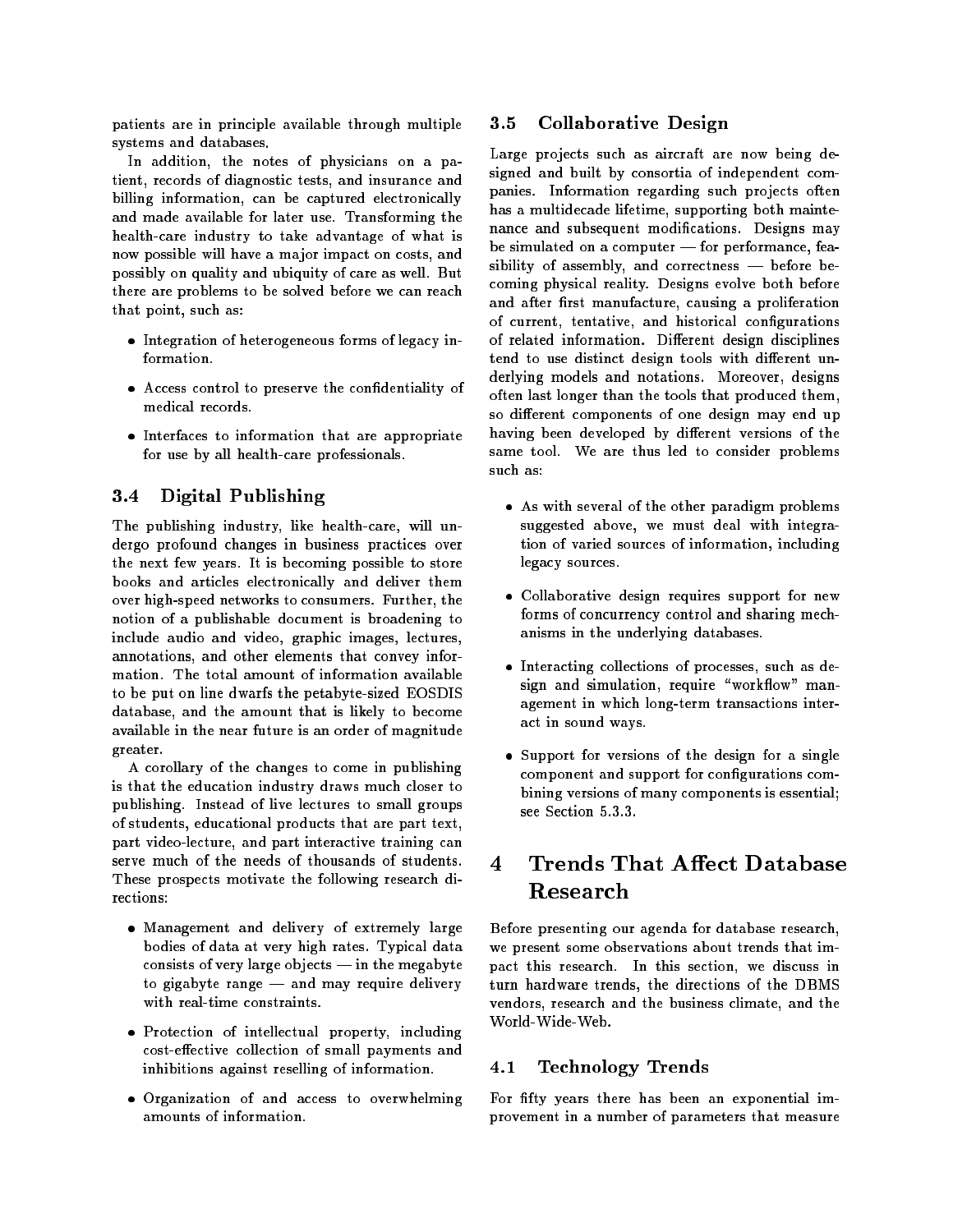our ability to compute. Each of the following have improved by a factor of 10 or more every ten years.

- 1. The number of machine instructions executable in a second.
- 2. The cost of a typical processor.
- 3. The amount of secondary storage per unit cost.
- 4. The amount of main memory per unit cost.

These improvements in price/performance of critical components make it possible, each few years, to provide solutions to new classes of problems and to create new kinds of products and services that were previously beyond our reach.

We expect these trends to continue unabated into the next millenium. Moreover, in the last few years, these trends have been joined on their upward spiral by two new parameters that heretofore had improved, but not as explosively as the others, namely:

- The number of bits transmitted per unit cost.
- The number of bits transmitted in a second.

These new trends result in an environment where it is possible to deal with terabytes of data and complex queries in a cost effective manner.

### 4.2 Database Architectural Trends

While less profound than the exponential growth of computing and communication, there have been a number of important changes in the way databases are structured and used over the past five years. We note the following:

- While relational systems were well on their way to supplanting earlier approaches in 1990, we now observe that the relational approach is today ubiquitous. Relational databases are today used in applications ranging from those running on top of very large parallel architectures (e.g., NCR 3600) to those running on home computers.
- Client-server architectures have migrated from file systems to database systems over the last five years. We expect it will become progressively more common for database servers to be accessed remotely over networks.
- The traditional, record-based data that populated relational databases of five years ago has been joined by various kinds of "multimedia"

data. This trend is fueling the success of ORDB and is causing relational vendors to dramatically enhance their engines to deal with a richer data model. In short, systems that are merely relational DBMSs will be the legacy systems of the next decade.

### $4.3$ Research and the Business Climate

The economics of research and development has changed significantly in the past five years. In general, corporations that traditionally supported substantial basic research have had to cut back, as profit margins on many product and service lines have shrunk. Their research has been reoriented toward short-term projects intended not as prototypes but as frontier work intended directly for market. Moreover, government research agencies have in the recent past felt a similar need to reorient from longterm or basic research to short-term, closely managed projects.

However, there are indications that database research is regarded positively by government and industry. For example, Toole and Young [1995] gives a prominent place to information systems in future strategic research, unlike some earlier documents of this type. The growth of information-intensive industries and the importance of increasing the efficiency of business practices have each put database technologies at or near the top of corporate concerns.

The trend in industrial database research, while mixed, has many positive elements. Companies that have had to restructure their research enterprise have frequently maintained or increased their database component. While many of the companies that are most closely identied with database systems as products have remained substantially outside the research community, some other companies that five years ago did not regard database systems as central to their mission have moved aggressively to build a database research component.

## 4.4 The Information Superhighway Just Rolled Through Your Living Room

No futuristic discussion can be called complete without a discussion of the World-Wide Web (WWW or Web for short). While people were debating the nature of the "Information Superhighway" or "National Information Infrastructure," the Web  $-$  an informal collection of connected "documents" based on  $HTML$  (Hypertext Markup Language) — started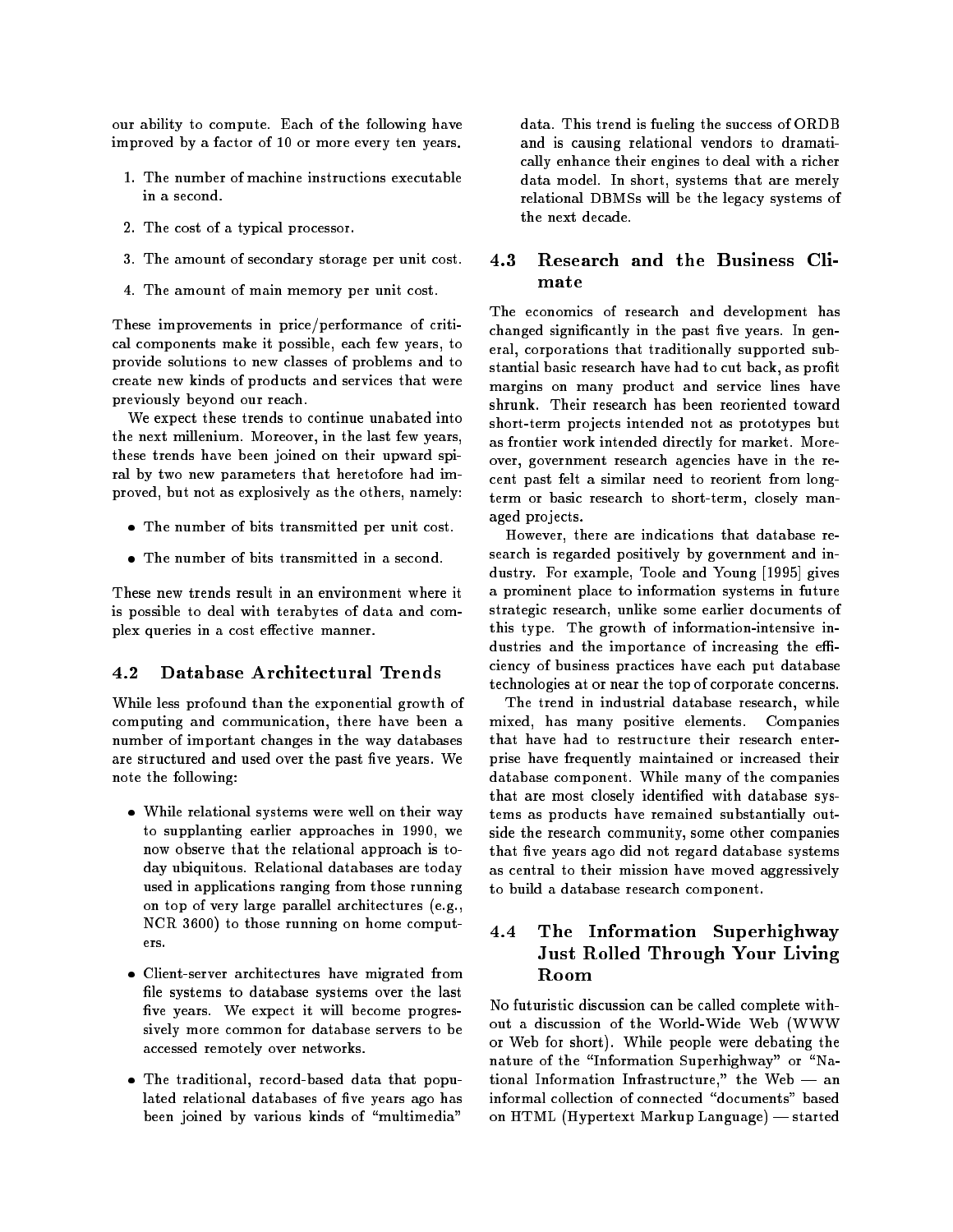growing at an astronomical rate. Recently, the number of Web bits carried by the Internet has grown 15{20% per month, or a factor of 10 growth per year.

As a result, the number of active users of the Internet has passed 10% of the US population by some estimates. Following similar technology-based trends such as VCRs or audio CDs, we expect that internet access will reach the great majority of the population just a few years after breaking the 10% barrier. As a consequence, we expect over the next few years several orders of magnitude of growth in the availability and use of information over the Internet. We expect that the provision and use of such information will become a concern of every individual.

Databases and database technology will play a critical role in this information explosion. Already Webmasters (administrators of World-Wide-Web sites) are realizing that they are database administrators, with a different title. Many large Web sites are turning to DBMS technology to keep track of the ever increasing numbers of stored objects. In addition, innovative sites are already prototyping traditional DBMS applications such as electronic catalogs using the Web as an infrastructure.

## 5 New Research Directions

Against this backdrop, our workshop participants suggested the following research agenda as the most important way to enable the new generation of applications mentioned in Section 3. Indicated research directions are grouped into five major categories:

- Problems associated with putting multimedia objects into DBMSs.
- Problems involving new paradigms for distribution of information.
- New uses of databases.
- 
- Problems involving ease of use and management of databases

## 5.1 Support for Multimedia Objects

The explosive growth of the Web, as well as the challenges of EOSDIS, electronic commerce, and digital publishing, creates a collection of challenges which must be addressed for future database systems. Below are the principal areas for research involving multimedia data.

#### Tertiary Storage  $5.1.1$

Indisputably, multimedia data is very large, and its very bulk presents us with new challenges. As mentioned in Section 3, new applications like EOSDIS or electronic libraries involve data volumes in the petabyte range. Despite the exponential growth in disk sizes, these volumes are unlikely to be maintainable solely on magnetic or magneto-optical disk in the foreseeable future. We are thus presented with problems of managing a new level in the storage hierarchy, called tertiary storage. This third level uses storage devices that are orders of magnitude slower than "secondary storage" (disks), yet also of vastly greater capacity. Tertiary storage devices include compact-disk juke boxes or tape silos, and typically use a mechanical arm to physically move the desired tape cassette or CD to a reader.

In a sense, access to tertiary storage is by buffering selected data items on secondary storage, just as access to secondary storage is by buffering selected data into main memory from disk. However, the raw numbers and the proportions make the optimization of the tertiary-to-secondary transition rather different from the secondary-to-main transition. As just one example, today much tertiary information is found on tape cassettes. Not only are tape cassettes slower to access than blocks on a disk by three orders of magnitude (seconds vs. milliseconds), but finding data not at the beginning of a tape cassette can increase the access time by  $1-2$  orders of magnitude beyond that, while access to the middle of a disk block does not increase access time substantially. Thus, the question of where in a tape cassette information is placed is signicant today, while the position of data within a disk block or track is relatively unimportant.

### 5.1.2 New Data Types

Each form of multimedia information (data type) requires its own collection of first-class concepts (operations and functions), along with a high performance implementation involving appropriate data structures and access methods. As a simple example of the challenge, a recent experiment benchmarking current object-oriented systems noted a vast difference in the performance of such systems on a large text object. When asked to find the last character of a megabyte-long text string, some systems retrieved the whole string and then applied the "find last" operation, while others were able to retrieve only the last byte or some short tail of the string. We need to think carefully about: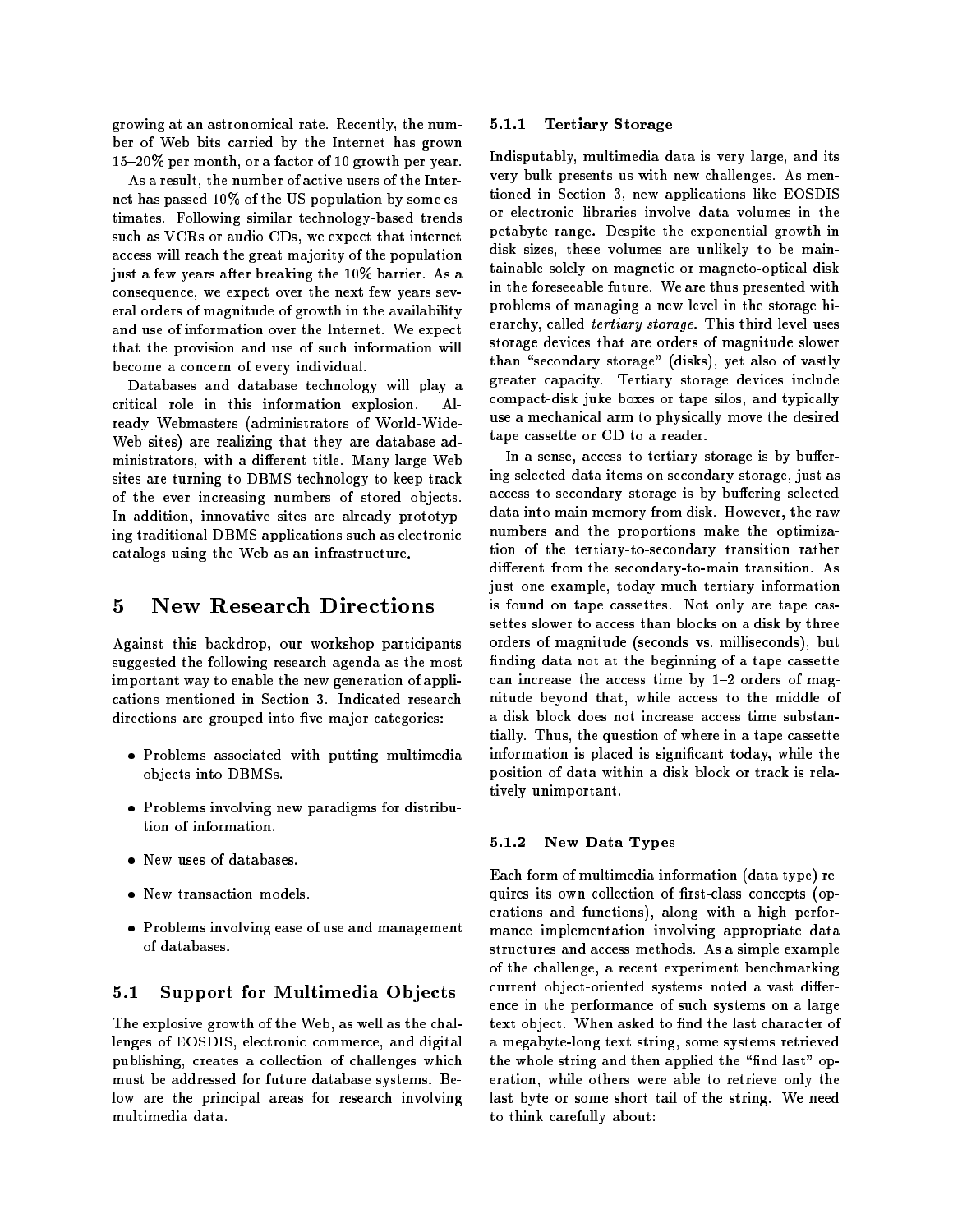- The operations available for each type of multimedia data, and the resulting implementation tradeoffs.
- The integration of data involving several of these new types.

### 5.1.3 Quality of Service

Delivering multimedia data to many users presents several new research problems. In general, when data is large, access and delivery can easily be a bottleneck. However, large data objects are frequently accessed in a very predictable fashion. For instance, a video server delivering movies to many households at once can assume that each request will remain in force and must be delivered at the standard rate until a "stop" button is pushed. Thus, there are opportunities to optimize access based on predicted use, and those predictions will normally be quite accurate.

Moreover, some multimedia information comes with severe delivery constraints. For example, video generally must be delivered at a fixed rate, and there is a penalty for late delivery, since the movie will appear to blink out or undergo a time distortion. Yet severe constraint. An appropriate algorithm can interpolate video frames fairly well, but it is not really possible to interpolate missing audio. To make matters more complex, certain kinds of video/audio can support different kinds of delays or delivery failures. For instance, a video of a course lecture often can tolerate frame rates below one per second, since the important visual information may be only what is being written on the board or pointed to on a slide.

These examples suggest the need for research into "quality of service." That is, associated with each form of multimedia data is a collection of options and issues regarding:

- 1. How best do we assure timely and realistic presentation of the data in its desired form?
- 2. When the system is unable to meet all expectations for service, how do we gracefully degrade service? Can we interpolate or extrapolate some of the data? Can we reject new service requests or cancel old ones?

### 5.1.4 Multiresolution Queries

Traditionally, database queries have dealt only with precise notions: "what is the destination of flight 123?" or "what is the balance of account 45678?" Many new applications are well served by queries that use more vague concepts, such as the best available value found among an indeterminate set of loosely integrated resources. For example, if we would like to see a satellite image for a certain time and region, we must ask a resource like EOSDIS for the \best" match, perhaps an image that includes the region and that was taken as close to the desired time as possible. There is thus a need for new query languages or extensions to old ones that incorporate the degree of precision and modes of relaxing the requirements of a query as first-class notions.

Similarly, there are experimental systems that retrieve images from a database of images according to imprecisely defined characteristics, such as shape, color, or texture. Systems of this type offer the potential for retrieval by content in the world of images, video, and other media, similar to our current ability to retrieve character or numeric data by value. However, there is substantial research yet to be done in this direction.

#### $5.1.5$ User Interface Support

While SQL or higher-level forms built on top of SQL queries has served for access to conventional, recordbased data, multimedia data often require new user interfaces that must be supported by a database management system. For example, geographic or spatial data (maps) are often best queried through a display of the space, upon which the user can outline regions that may be hard or impossible to describe as an SQL query. Likewise, we mentioned in Section 5.1.4 the potential for querying image databases through an interface that allows descriptions of colors, shapes, and other characteristics. Similar problems of facilitating user queries comes up for each form of multimedia data.

Multimedia information also invites us to develop new means for browsing, searching, and/or visualizing the content of multimedia databases. For example, a course may be stored as many hours of video. We might like to know if the course is worth taking, or we may wish to find within that course ten minutes or an hour's worth of material on some subtopic. It is necessary to provide suitable access, and many approaches are possible, such as sample frames, textbased indexes, or the capability to search for segments having specied characteristics.

As another example, satellite images are often far too large to transmit quickly to the user. However, appropriate samples can offer the important characteristics, allowing the user to retrieve and scan many images quickly to find a desired characteristic such as a volcanic plume. One can extrapolate from these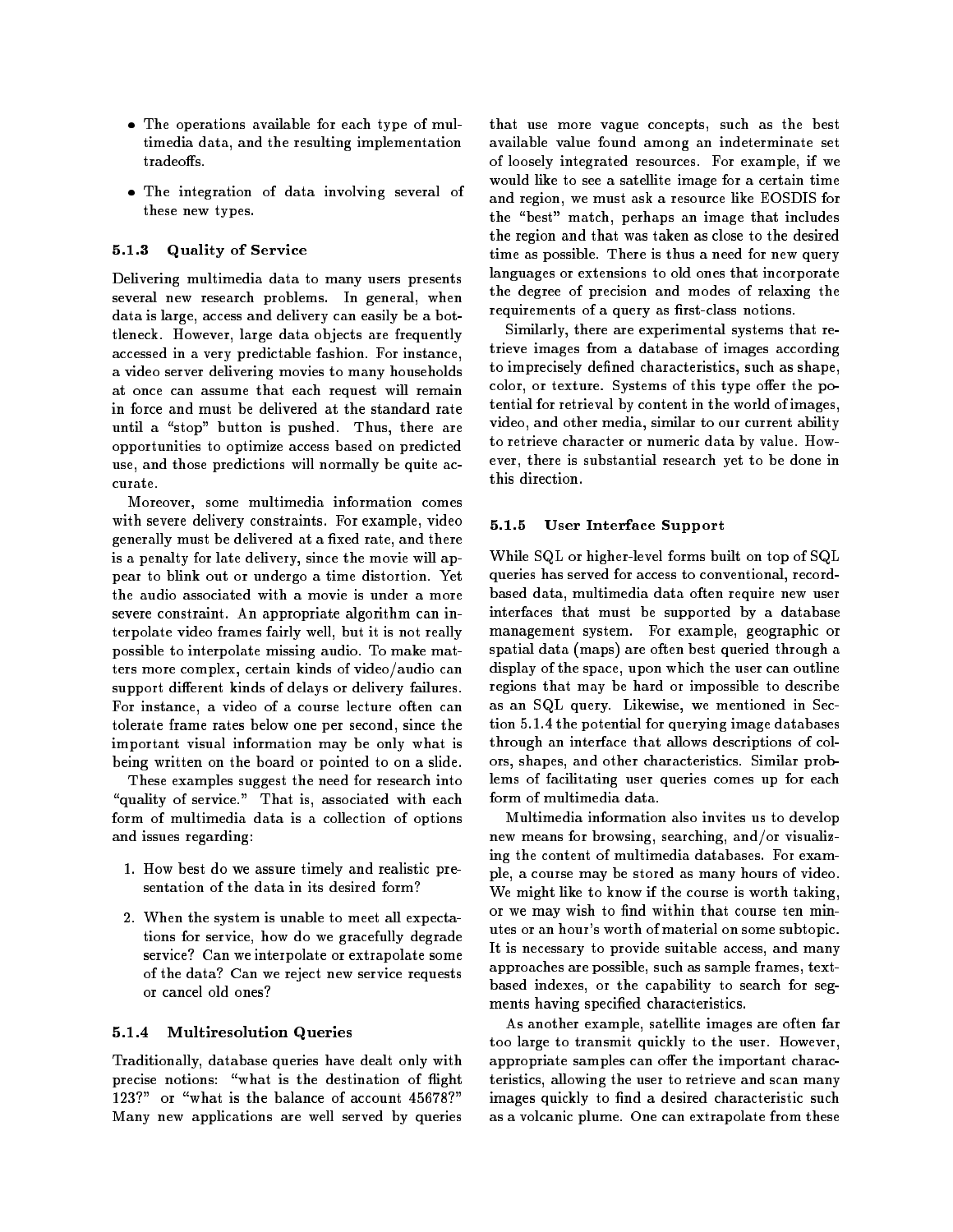examples the opportunities that are available for allowing users to *visualize* the content of massive data objects quickly and efficiently. Providing this capability is an important challenge for the next generation of database systems.

## 5.2 Distribution of Information

As previously mentioned, the World-Wide-Web is a a large, autonomous distributed systems, whose nodes are increasingly becoming database systems. Likewise, digital publishing entails a distributed system in which there is a very low level of trust between the client and a server. Although distributed database systems have been extensively investigated by the database research community, and the results of their endeavors moved into commercial products, the new environment facilitated by the Web requires rethinking many of the concepts in current distributed database technology. This section indicates the required research agenda.

#### 5.2.1 Degree of Autonomy

The databases and other information sources that are connected through a network frequently are owned by different participants. Distributed healthcare systems (Section 3.3), distributed design systems (Section 3.5), and the Web all exhibit this characteristic. Autonomous participants in a distributed system present many special problems to distributed database systems.

The distributed system has to cope with the possibility that some participants may refuse to accept a connection. Different participants may use systems with different capabilities. For instance, a design system may best support consistency of the design through distributed constraints or active rules whose triggering conditions involve more than one autonomous participant. How do we monitor the necessary conditions if participants do not have, or are unwilling to use, active rules in their own systems?

### 5.2.2 Accounting and Billing

In locally autonomous systems, the server may insist on remuneration in return for performing a service for a client. Previous distributed database systems, in contrast, have assumed that data was a private resource of one corporation or entity, and consequently have ignored this thorny topic.

In an "information for sale" environment, innovative strategies must be implementable, such as "metering," whereby a client pays a small amount for each access to remote data. Collecting such fees efficiently is a subject for research. Obviously it doesn't make sense to "do a dime's worth of work to collect a nickel."

A second interesting question concerns the interaction between query processing strategies and billing rates. For example, suppose we want to explore the literature on dinosaurs. The local museum may provide a free service suitable for this query, but it may not be as complete as a commercial bibliographic service. We would like our query engine to be aware of the difference in costs and pose the question first to the free source. The query engine could then modify the query for the expensive source, saying in effect "tell me all references about dinosaurs except for the following 2000 references that I already know about." On the other hand, the commercial service is unlikely to want to answer that query, because it involves a lot of work with little or no result and (depending on the charging algorithm) little resulting fee. Thus, there are opportunities for research that interconnects charging policies, servicepurchase policies, algorithms for querying "cheaply," and algorithms for managing billing information

### 5.2.3 Security and Privacy

Distributed systems involving many autonomous participants need to support security of information. Sometimes, privacy is the motivation. For example, health-care systems must provide patient information instantaneously to physicians who need it. But the same system should not permit unauthorized access to the data. Other times, it is the commercial value of the data that must be protected. Examples are distributed design (Section 3.5) or electronic publishing (Section 3.4). Some important research goals are:

- 1. Develop extremely flexible authentication and authorization systems, supporting access according to a variety of "roles" played by individuals. For instance, an individual in the role of physician to a particular patient should have different access privileges than when merely in the role of physician or in the role of citizen.
- 2. Find mechanisms that will support the sale of information to large numbers of users whose identity is not known to the seller.

#### 5.2.4 5.2.4 Replication and Reconciliation

A fundamental problem of operating a distributed database concerns what happens when the network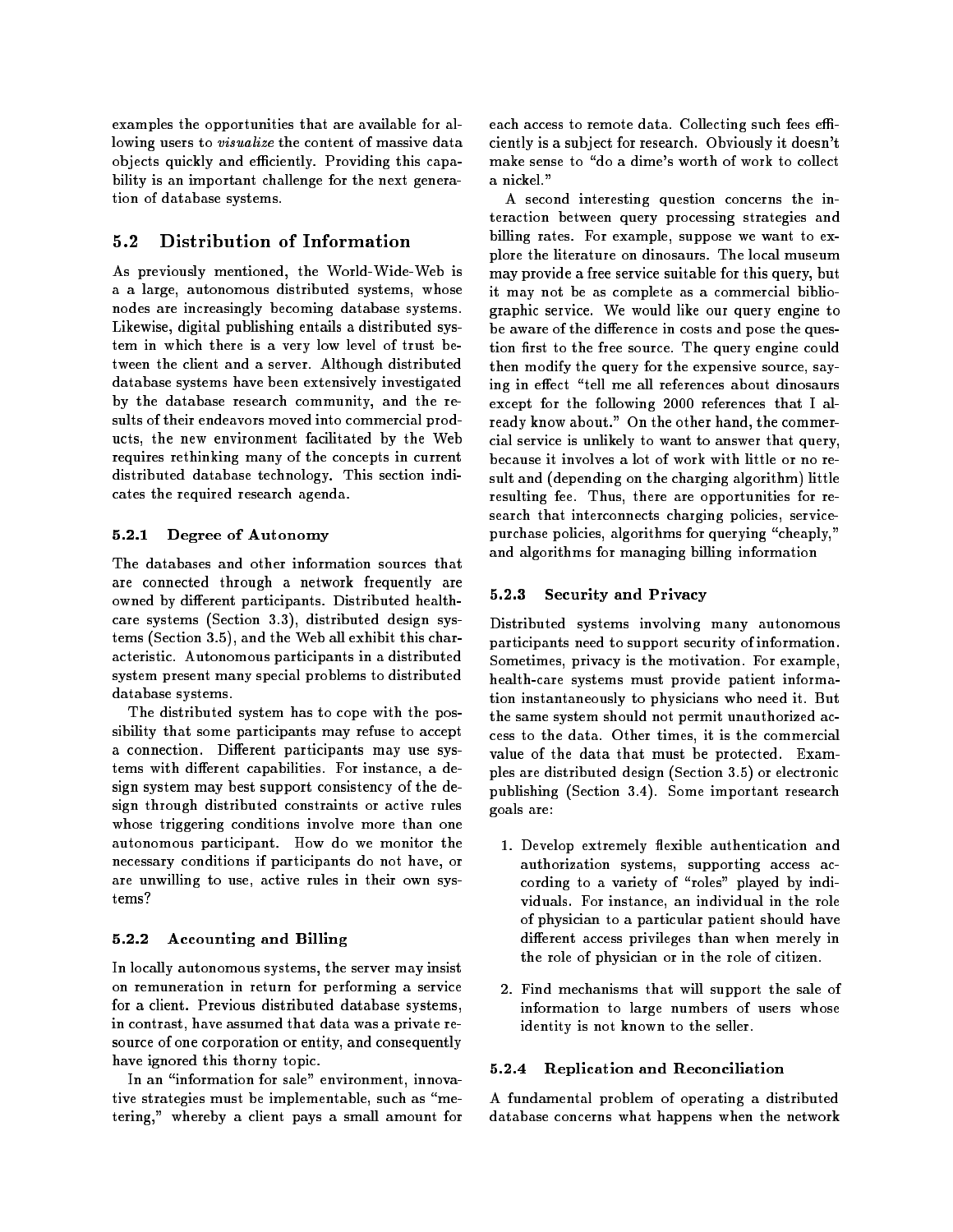disconnects the nodes into two or more groups. If a physician gets on an airplane with a copy of his patients records he should be allowed to make annotations (updates) in his data base, even though he is disconnected from his network connection while on the airplane. the airplane. The airplane is a straightful and an airplane in the airplane in the airplane in the airplane in

Obviously, the connected components of a distributed database system should continue to operate independently as best they can. Queries and data modications that can be performed by a single component are executed, while those that require more than one component must fail.

For efficiency reasons, data is often duplicated at more than one site. When the network is connected, it is possible to keep the copies consistent. However, when the network disconnects, the copies may become different. On reconnection, some mechanism must reconcile the copies, forming one copy that represents all changes.

In the traditional view of distributed databases, disconnection is very infrequent, and the recombination and reconciliation process can be quite complex and time-consuming. In the new information environment, as the above example illustrated, we foresee situations where disconnection is a very frequent event. Thus, it is imperative that we discover highspeed protocols and algorithms for reconciliation.

In addition, the increasing dependence on information systems means that in many applications 100% availability is required, so called 7 x 24 operation. For example, an automated call-routing system cannot shut down and halt or cancel calls. Some of the problems of increasing system availability involve improvements to the reliability of hardware and software. However, in the database domain, we need to enhance availability by research into replication architectures with identical data copies, that can allow the system to proceed correctly in the face of partial failures.

### 5.2.5 Data Integration and Conversion

Extensive information systems, such as the healthcare support systems suggested in Section 3.3, involve the interconnection of information resources having a wide variety of formats and models. It is generally believed that some integrating notation and model must stand in the middle among all these sources. Each source is wrapped by a component that translates between the viewpoint of the source and the shared, global viewpoint. Higher-level products may then be built from these wrapped sources.

Many questions are raised by the problem of converting and integrating disparate data sources:

- 1. What should the integrating model be?
- 2. What tools are necessary to make the use of arbitrary information sources in integrated systems as easy as using stand-alone databases?
- 3. How do we extend the idea of a data dictionary to support correct use of terminology among heterogeneous, integrated information sources? This problem is essentially the "ontology problem" of AI.
- 4. A possible approach to combining disparate information sources is through the use of mediators, which can perform customized integration, perhaps with additional filtering or processing. Their role is similar to that envisioned for "agents" in the AI community. The best utilization of this approach is an important research topic.

### 5.2.6 Information Retrieval and Discovery

It seems evident that increasingly more information will be available on the "web," a collection of informally connected resources on the Internet. The informality and distributed control characteristic of the web contrasts markedly with the structure and control found in today's distributed database systems. This new environment points up the importance for tools to integrate heterogeneous information that was foreseen in the Silberschatz et al. [1990] report.

However, the nature of the web presents further problems, or extreme examples of the earlier problems for heterogeneous data. For instance, we must cope with:

- Data whose schema is unclear, changes without notice, or whose structure is irregular.
- $\bullet$  Data whose precise definition is unclear and/or whose reliability is unclear.
- . While database technology has been very effective at creating indexes and other support for searches of well structured information, it is essential that these techniques be extended and adapted to the unstructured world of the web.

### 5.2.7 Data Quality

There has always been a problem of validating the contents of a database in the face of unreliable data input mechanisms. However, the new applications often involve the combination of information found among many resources, and these resources may be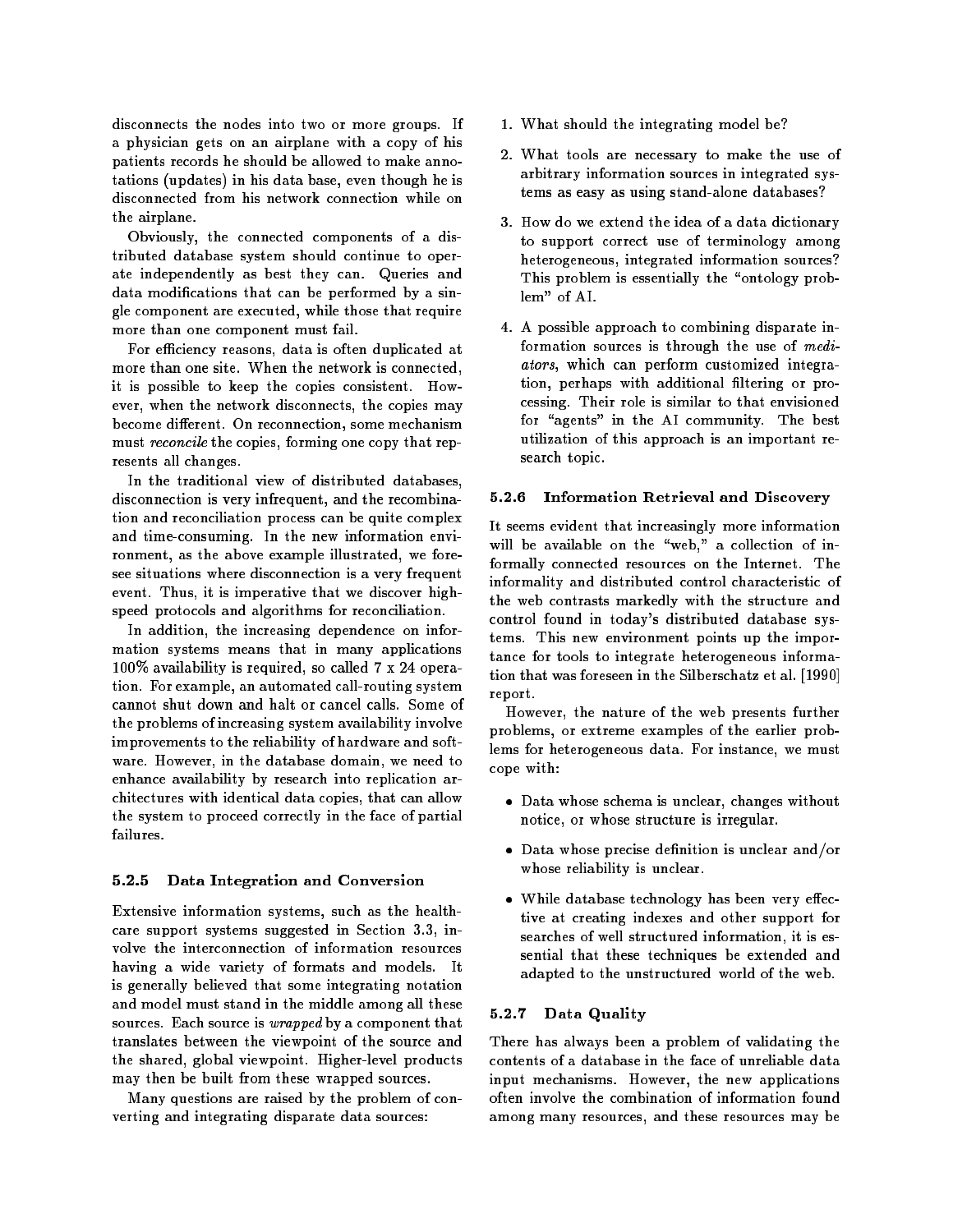of differing reliability. Thus, we are faced with the need to invent methods for evaluating the reliability of such information. Further, we must be able to query the reliability or the *lineage* (description of the origin or origins) of our data. Ideally, the reliability and/or lineage of data will be first-class concepts in new query languages.

### $5.3$ 5.3 New Uses for Database Systems

Traditionally database systems were used to support business data processing applications, and much DBMS research was focused in this direction. However, three important new uses for the technology have recently emerged. Each poses a new environment for which DBMS technology must be adapted. These three uses have been termed "data mining," data warehousing, and data repositories in the marketplace, and we discuss each in turn.

### 5.3.1 Data Mining

There is today a great deal of enthusiasm for *data* mining, the extraction of information from large bodies of data often accumulated for other purposes. For example, airlines are getting much better at keeping planes full by "mining" their reservations data for patterns of travel. There is a famous story of a convenience store that discovered there was an unusual correlation in the afternoon between people who bought diapers and people who bought beer; hence, they moved beer and diapers close together and placed potato chips between them, thus increasing sales of all three items.

Data-mining queries pose some unusual problems:

- 1. They tend to involve aggregations of huge amounts of data.
- 2. They tend to be ad-hoc, issued by decision makers who are searching for an unexpected relationship.
- 3. In applications such as trading of commercial instruments, there is a need for extremely fast response, and the figure of merit is total elapsed time, including the writing, debugging, and execution of the query.
- 4. Often, the user cannot formulate a precise query and his real question is "Find me something interesting".

Thus data mining applications are well served by research into:

- Optimization techniques for complex queries, such as those involving aggregation and grouping.
- $\bullet$  Techniques for supporting "multidimensional" queries where the data is organized into a "data cube" consisting of a quantity of interest (e.g., sales) broken down into "dimensions" such as day, item, color, store, supplier.
- Optimization techniques involving tertiary storage (see Section 5.1.1).
- Very high-level query languages and interfaces that support nonexpert users making ad-hoc queries.

### 5.3.2 Data Warehouses

A data warehouse is a copy of data from one or more databases. There are many uses for and approaches to "warehousing." For example, a store may keep a copy of its cash-register transactions in a warehouse for data mining (see Section 5.3.1). A warehouse may store information from (parts of) many databases for emergency purposes. For example, earthquake planners maintain copies of civil infrastructure information (roads, bridges, pipelines, etc.) in a warehouse, because at the time the information would be needed for disaster response, it is unlikely that the required information could be obtained by remote access to databases maintained by the cities and towns closest to the quake site. Yet another example is the use of a warehouse as an "instantiated view" of integrated information. We discussed in Section 5.2.5 the opportunity to build mediators, which are in effect views of many information sources integrated to form a coherent whole. Warehouses can replace mediators by physically storing the integrated information; in contrast, the mediator makes the information available by forwarding queries, much as a view does.

Some research problems associated with creating and using warehouses resemble those involved with information integration in general, while others are special. For example, we need:

- 1. Tools to create data pumps, modules that sit above an information source and obtain from that source those updates that affect the stored information at the warehouse, translating them into the global model and schema of the warehouse.
- 2. Methods for "data scrubbing": making the data consistent, identifying values that although different represent the same object  $(e.g., "Sally")$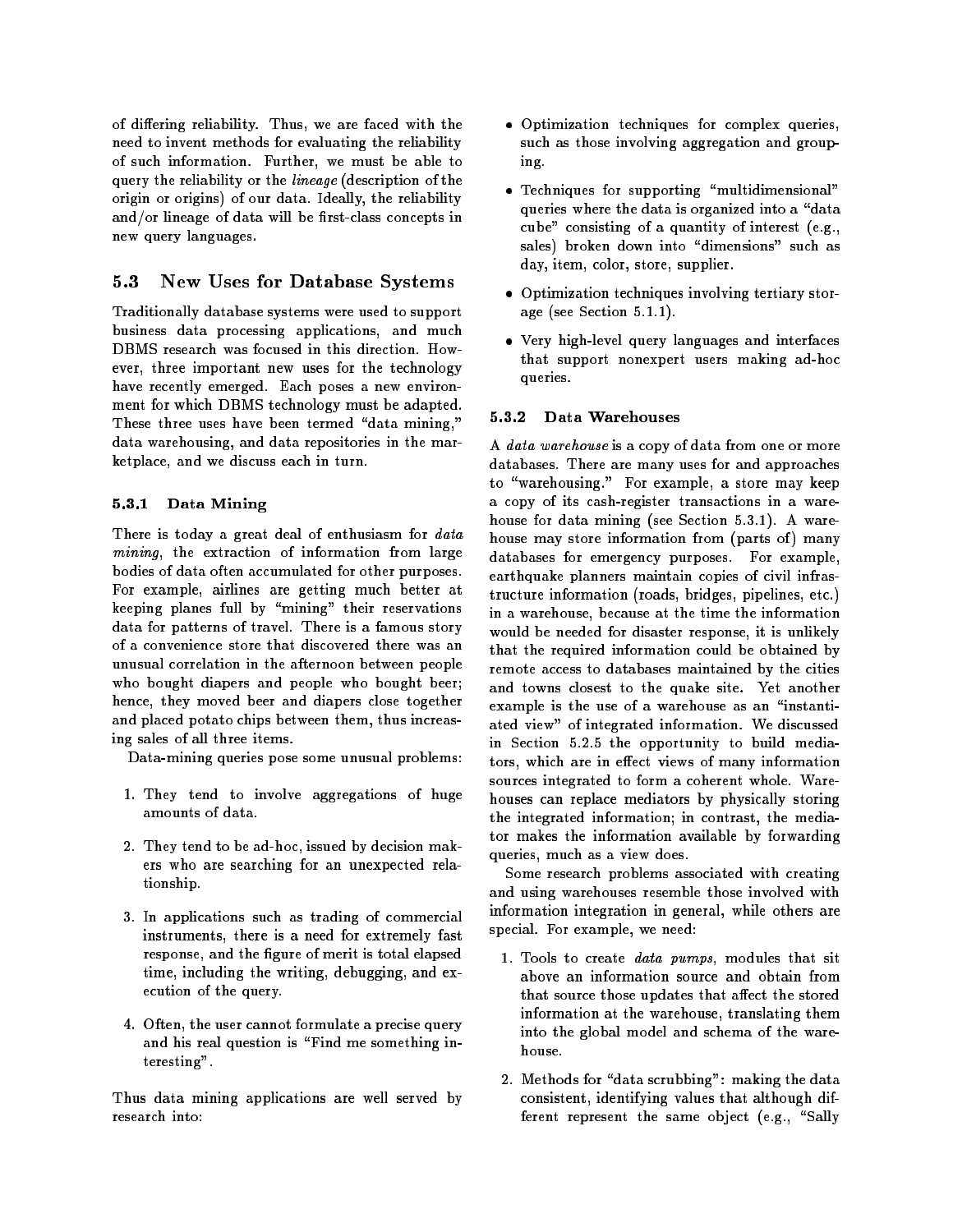Jones" and "S. A. Jones"), and identifying implausible values.

3. Facilities to create and maintain a metadictionary, informing users how data was obtained.

### 5.3.3 Repositories

There has evolved a class of applications called repositories, that can be characterized as storing and managing both data and  $metadata$  — the information about the structure of the data. Databases in support of computer-aided design, including CASE (software engineering) systems, are examples, as are many document management systems. These systems are distinguished by having to cope with frequently changing metadata, a characteristic of all design environments.

- Repositories must maintain an evolving set of representations of the same or similar information. For example, a program module may be represented as source code, object code, intermediate code, flow diagram, usedefinition chains, and documentation. Relationships among these representations must be maintained by the repository, so changes to one representation of an object can be propagated to related representations of the same object.
- Repositories must support notions of versions (snapshots of an element evolving over time) and configurations (versioned collections of versions.) For example, different releases of a software system would normally be constructed as a configuration composed of a particular version
- Repositories must support evolution of the structure of information and its metadata cleanly, e.g., without recompiling when new properties of data or new relationships are added.

The research goal is the creation of "repository management systems" analogous to today's DBMSs.

### $5.4$ Workflow and Transaction Management

As databases become commonplace and are being used in ways not initially anticipated by the business community, the traditional transaction model has come under question. A transaction may now span multiple "independent" databases, and may no longer complete its execution in a very short duration of time.

### 5.4.1 Workflow Management

Often, business processes involve both machinebased steps, where a database or other information resource is used, and human-based steps, where a person is required to intervene. For example, a travel report is filed by an employee, entered into the computer system by their secretary, automatically formated into the required reimbursement form, and routed to a clerk who electronically approves or rejects the form. If approved, the form is passed to a bookkeeping system that enters the expense and generates a check. Also, the presence of multimedia data heightens the need for workflow management closely coupled with a DBMS. The task of digitizing a paper document is a sequence of steps with intervening human activity. Such steps include scanning, optical character recognition, error checking, and registration of the finished document.

As these examples suggests, such processes require special kinds of data management that support sequences of related events. Some events may have long delays associated with them, e.g., the clerk is on vacation and their backup is at lunch. Events may involve branching and even backtracking, e.g., the form is rejected but needs to be corrected for subsequent approval. Like the repositories mentioned in Section 5.3.3, these workflow systems require their own kind of "workflow management system" that supports their special requirements. Workflow processes also require tools for their design, creation, and management. Some of the technology involves transaction models and systems to be discussed subsequently in Section 5.4.2.

#### 5.4.2 5.4.2 Alternative Transaction Models

Transactions are processing units with capabilities important to traditional database systems: atomicity (all-or-nothing gets done), serializability (no unexpected interactions among transactions), and recoverability (if a transaction is completed, then its result is permanent, even if the system subsequently crashes.) These capabilities remain important in many of the new applications, but the accepted ways of implementing transactions are often unworkable. For example, certain applications involve very long steps; examples are CAD systems where parts of designs are checked out by a designer for hours or days, and workflow systems, where individual human-based steps can take hours or days.

Some alternative transaction models have been proposed, including nested transactions that break long transactions into smaller steps and "sagas" that involve the ability to undo the effect of steps that get